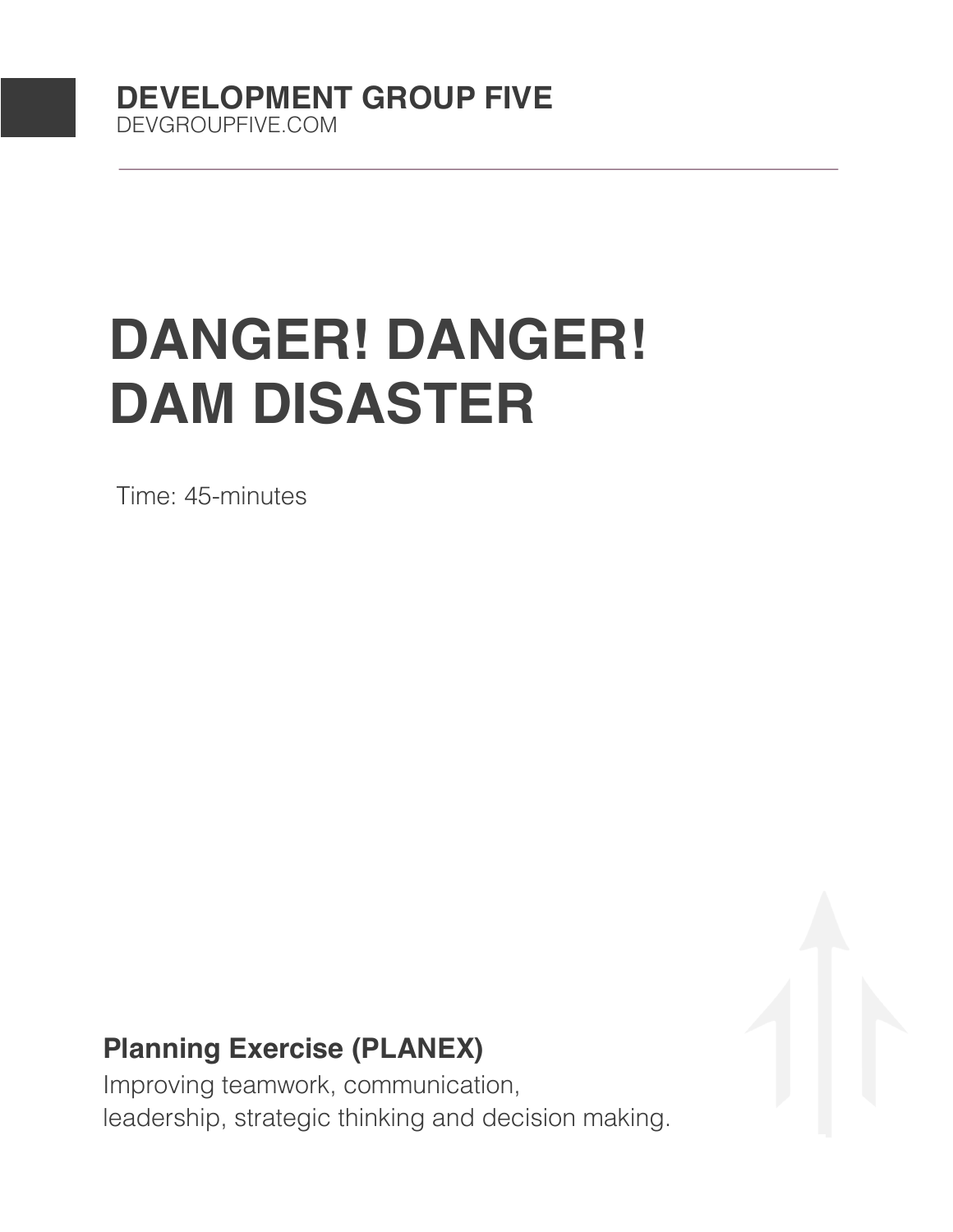## MISSION BRIEFING

You are the head construction worker in the town of West Ficshire, and have held this prestigious position for the last 15 years. West Ficshire is currently home to the world's largest and most expensively built dam, which the town depends strongly on for electricity and power. Due to the surplus of electricity from the dam, the town began sharing its electricity and power for free with the smaller nearby towns. Many of the nearby towns are quite thankful for the generosity and send thank you cards to the local officials.

Over the past two years, you have become increasingly concerned about the state of the dam, which has been showing signs of serious stress. You brought these concerns to Mayor Daniel, but he does not seem to care, stating that the dam is indestructible. When you continued to argue, even providing evidence, Mayor Daniel had you thrown out by his security force. At one point, Mayor Daniel has even threatened to ban you from accessing the dam preventing you from doing further inspections. Due to your growing concerns, you have taken it upon yourself to reach out to the Division of Safety of Dams, and are awaiting their response regarding the situation.

Today, as you sit at your desk eating your brunch, there is a terrible rumbling. The ground begins to shake, and the earth moves beneath your feet. Equipment is thrown across the room, and you fall violently to the ground. Dashing to escape with your colleagues, you come out to see that the dam has burst. Water is beginning to rush towards the backup reservoir located 5 miles away at an incredible speed.

Shortly after this event, you receive a phone call from Mayor Daniel, blaming you for the incident. This year's town elections are less than 1 month away so Mayor Daniel does not want to accept the blame for the faulty dam or the damages it caused. He claims that you didn't build a strong enough dam, and that this is all your fault! He tells you that not only do you need to fix the dam, but the local school has also been damaged in the earthquake. The school has 175 students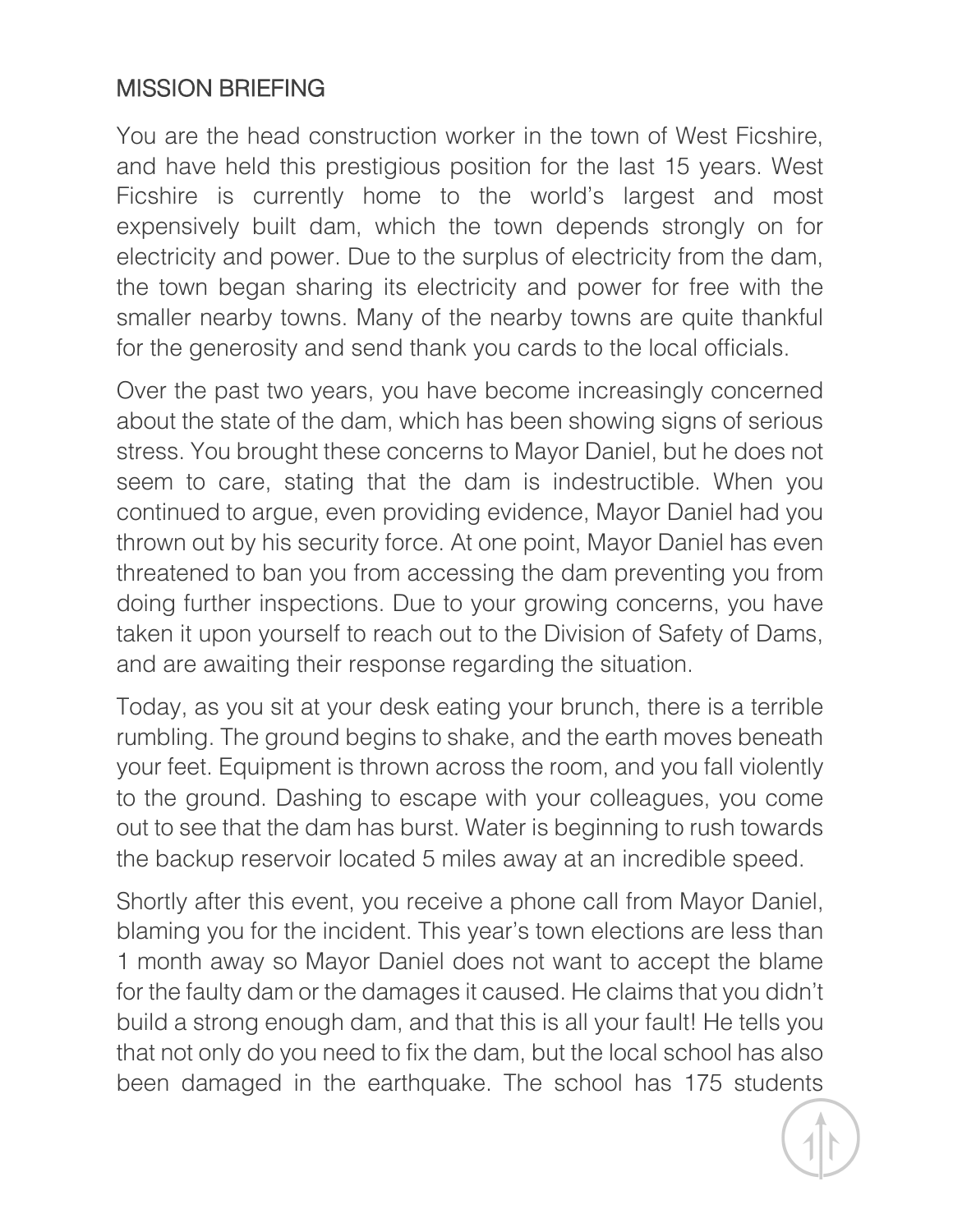enrolled. The local school marching band was at a competition this week, and the band students are safely located at their rival school in East Ficshire over 100 miles away. The band is using 4 school buses that can each carry 20 students and their instruments from the competition and will not be back in town until this evening at 5:30pm. There are 100 students trapped in the school building, who must be rescued and returned safely to the village church for collection, by 2:15 pm this afternoon. There are 2 school buses on the premises – each can carry 25 students at a time. The school buses can drive at 50 miles per hour.

It will take 5 minutes to load and unload each bus full of students.

If you do not fix the dam in time, the reservoir will overflow, causing devastating damage and injury to the people of West Ficshire as well as the surrounding towns to lose power.

To fix the dam, you will need to transport logs from the nearby lumber yard. The reservoir will only hold for another three hours. Your equipment is as follows:

- 1 excavator. This will need to be driven to the school, where it will be used to remove rubble blocking the entrance. The excavator can only be operated by a person with an A\* Certificate in Excavator and Lift Operational Management. The excavator can be towed to a site at 50 mph. It will take 1 hour to remove the rubble from the school entrance.
- 5 wheelbarrows. These will be transported in the back of your vehicle.
- A first aid kit. This can only be utilized by a person with three years of full medical training. The first aid kit will need to be brought to the school. Only one person can utilize this.
- Scuba diving gear. This will need to be used to fix the dam. A person will need to dive into the water, securing a loose pipe

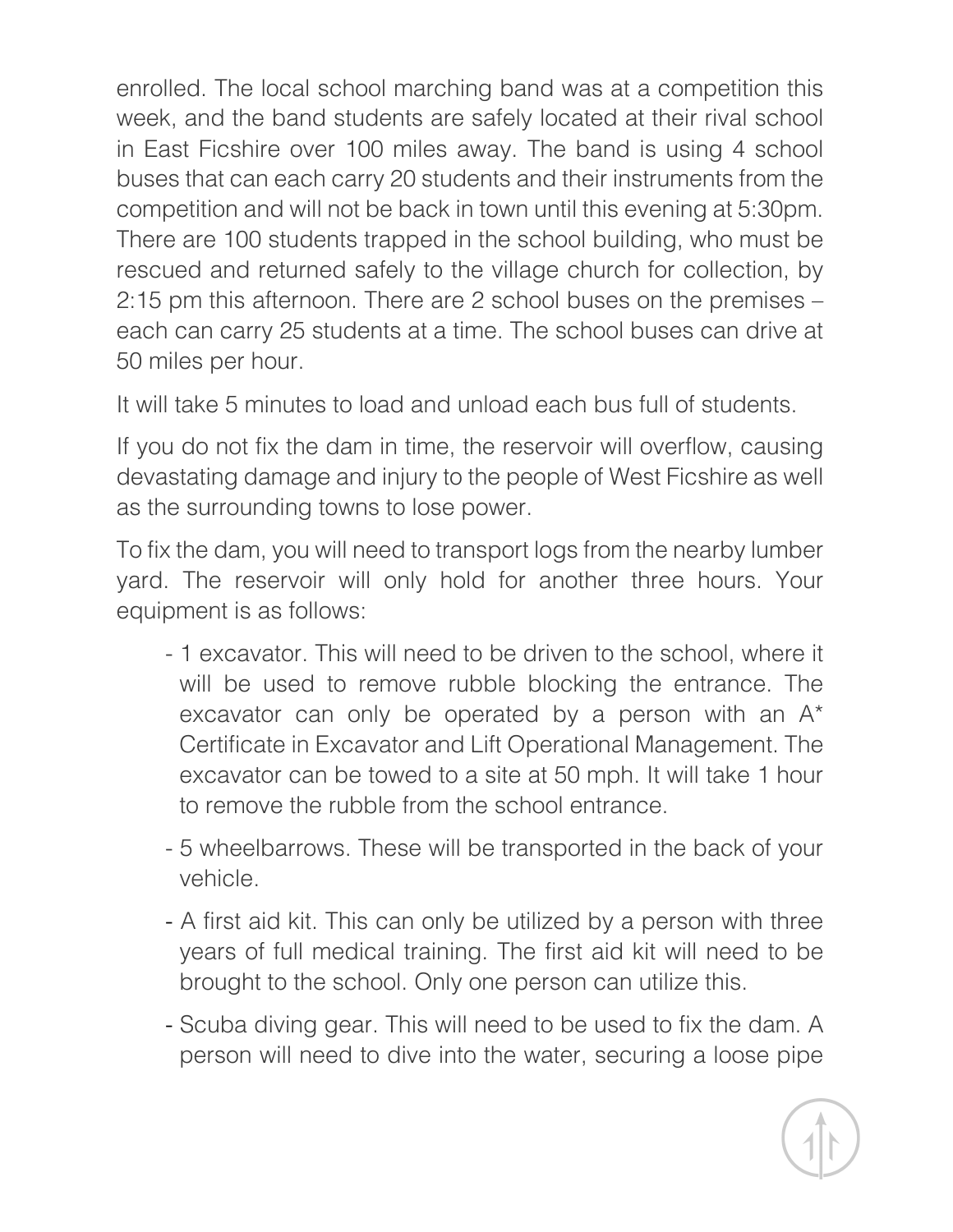at the bottom of the structure. The scuba diving gear can only be operated by a Grade 4 Qualified Diver with 6 years of Aqua Marine expertise.

- 1 car, consisting of 4 seats.
- 1 tow cable.

There are six members of your team, including you. You must select the most suitable members of the team to take on each job. You must stay and help repair the dam. You must send three members to the school and select two others to stay behind and help fix the dam.

## Your Team

Wayne. Wayne is a junior construction assistant and has been with the team for 4 months. Wayne specializes in excavator operations and has recently passed a Masters in Excavator Management degree. He has a A\* Certificate in Excavator and Lift Operational Equipment Management. Wayne does not get along with Kevin – a problem which was exasperated when Wayne tried to make a pass at Kevin's wife. Wayne does not have a regular driving license.

Mickey. Mickey is your second in command and is considered a highly experienced member of the team. Mickey specializes in rescue-based operations and has served in the special forces prior to his job as a construction worker. He has an A\* Certificate in Excavator and Lift Operational Equipment Management. He is an assertive and reassuring figure. Mickey gets along with everyone in the team. Mickey's ex-wife teaches at the local school. After a recent dispute, she has issued a restraining order against him. Mickey has previously worked in the medical industry, where he gained 6 years of medical training.

Peter. Peter is a 'jack of all trades. He is happy to complete any task that you give him, except for making coffee, as he hates the smell. Peter is strongly religious and must take a half-an-hour break to pray,

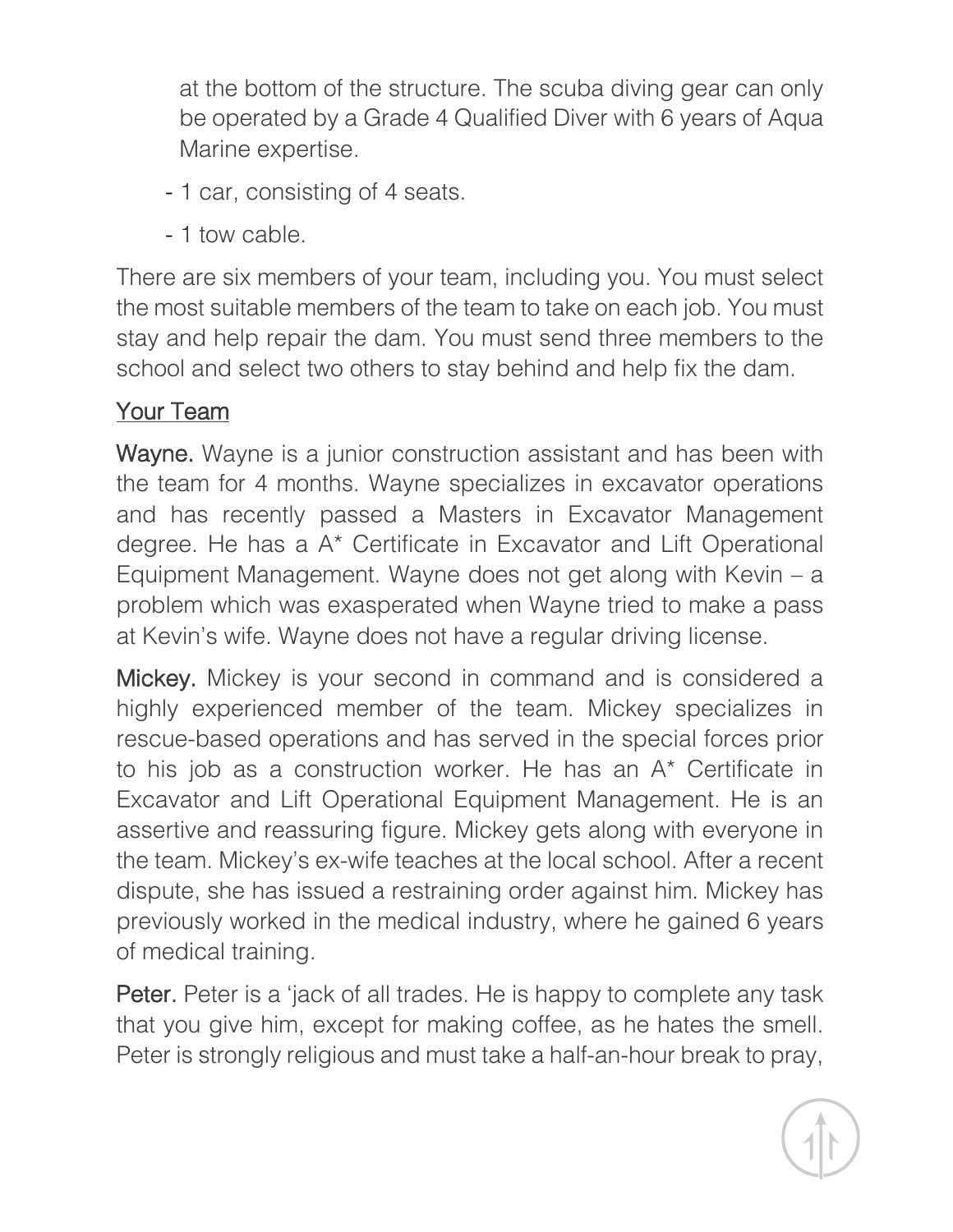at 1pm. Peter is an experienced diver, with 5 years of Aqua Marine experience.

Kevin. Kevin is a middle-aged construction worker. He is thought to be lazy, by the other members of the team, and often takes short breaks in the middle of the working day. Kevin dislikes Wayne intensely, and the two have come to blows in the past. Kevin is a strong swimmer. He spent 8 years in the Royal Marines, where he gained 6 years of diving experience, and achieved the status of Grade 4 qualified diver.

Aaron. Aaron has been with the team for several years now. He is a specialist driller, but is terrified of water, and refuses to be within 20 feet of the dam. He has attempted swimming lessons but made no progress since he refuses to get in the water due to his fear.

Aaron is qualified in first aid and has served as a volunteer at a local hospital in the past, where he gained 5 years of medical training.

#### The School

Cars going along the motorway B2300 Motorway must travel at a maximum speed of 20 mph, or 10 mph if they are towing other vehicles.

The entrance to the school has been barricaded by a layer of thick debris. This is not movable by hand.

#### The Dam

To repair the dam, you will need to transport logs from the nearby lumber yard. It takes 2 and a half minutes to get from the dam to the lumber yard, with a log of wood, and a further 2 and a half minutes to get back. Each log weighs 6 kg. You need to transport 100 logs to the dam, to stop the flow of water. Only three of you can remain at the dam, whilst the other three travel to the school.

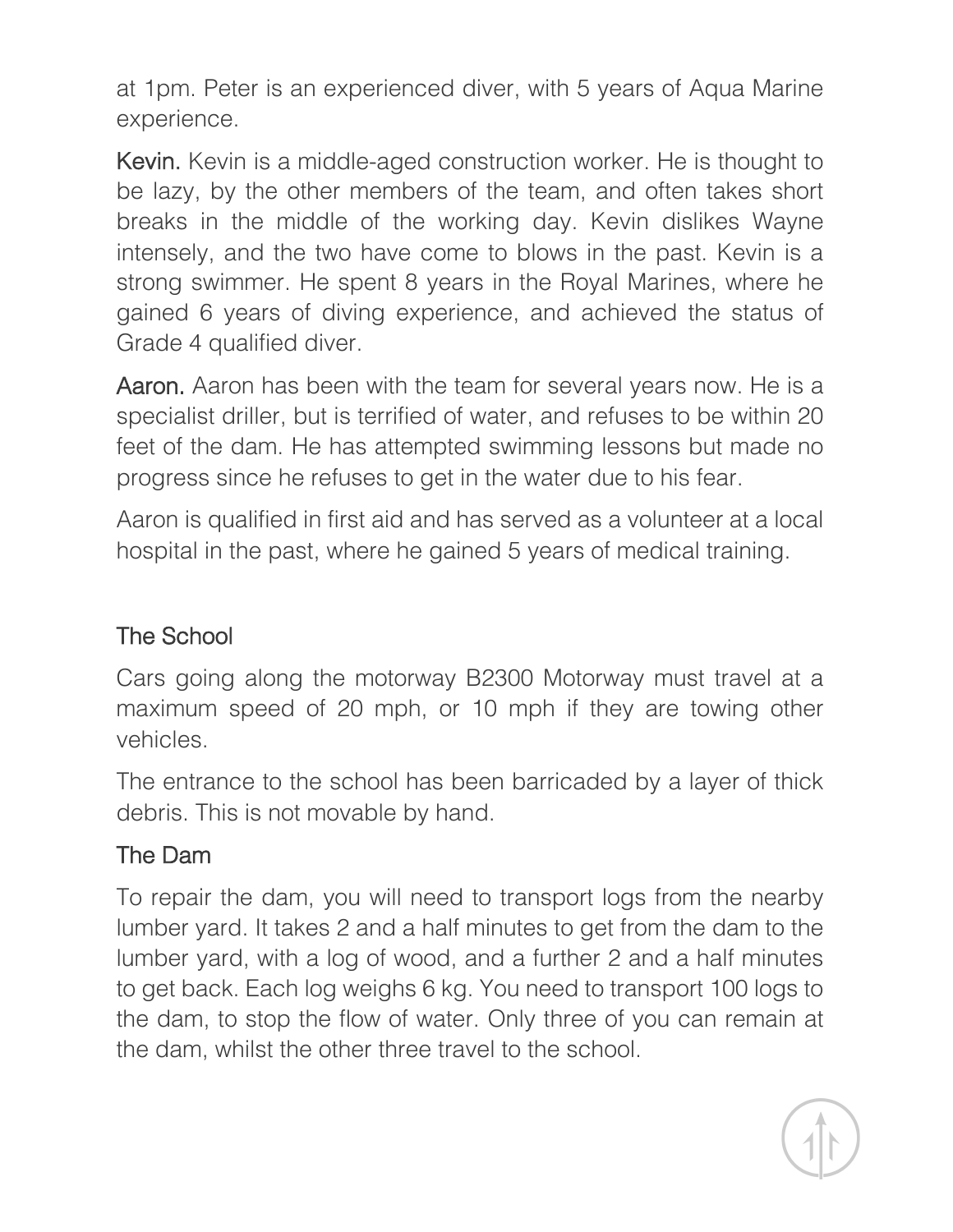In this scenario, you have two tasks:

#### Task 1

You must send three members to the school and select two other people to stay behind and help you fix the dam.

#### Task 2

You must fix the dam in the fastest possible time.

The current time is 9:45 am.

Map on following page.

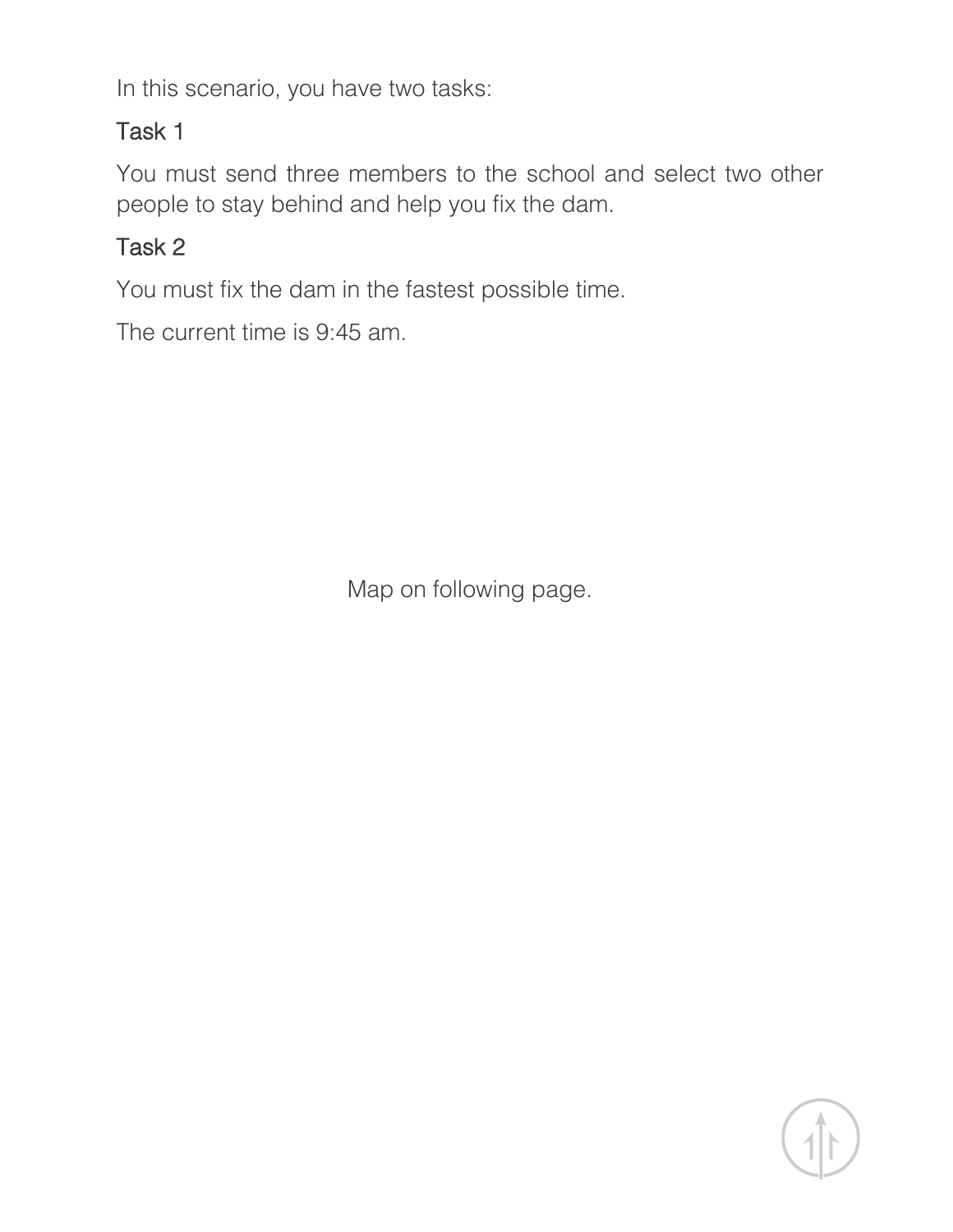